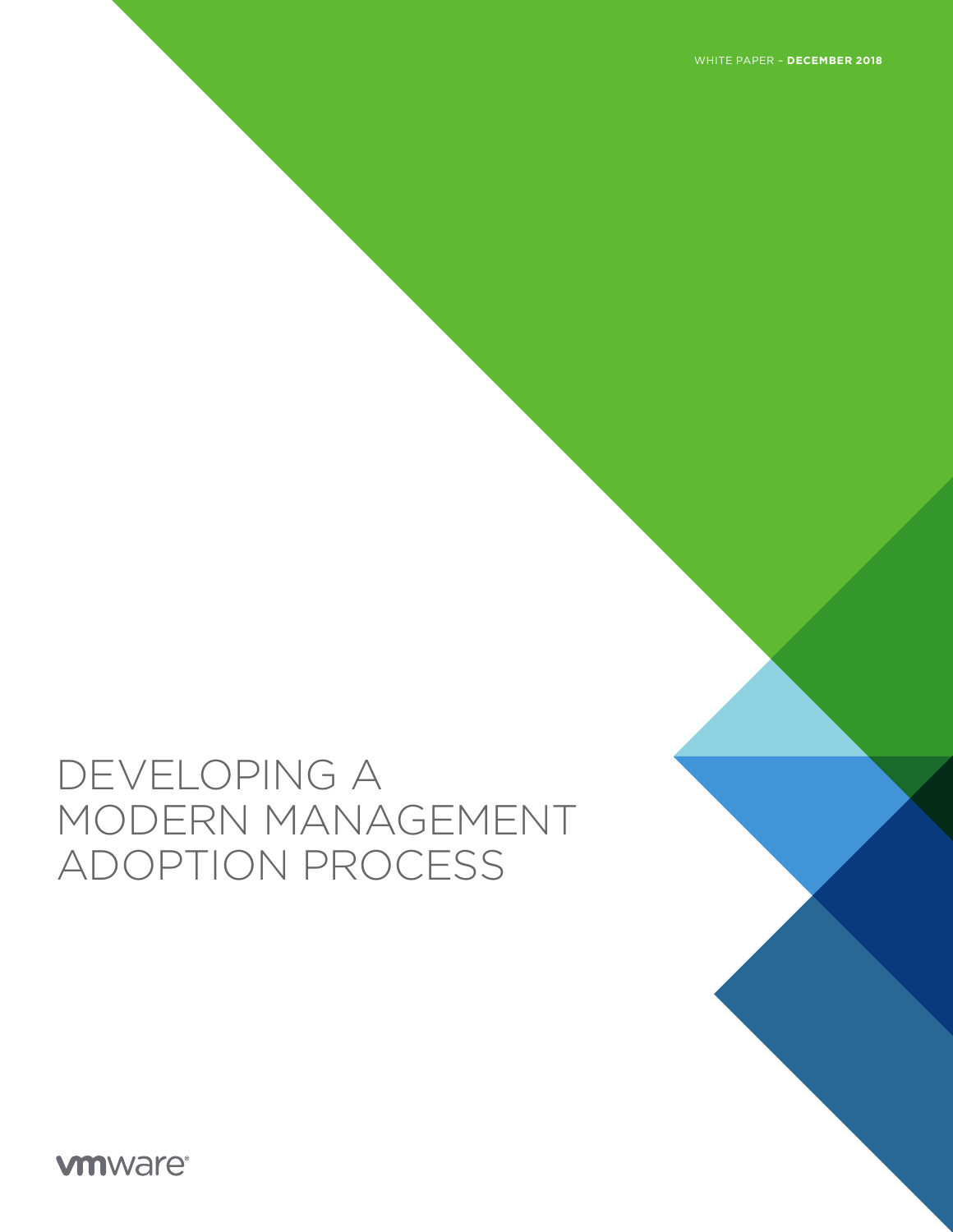### Table of Contents

| What Is Modern Management for Windows 10?                           | 4               |
|---------------------------------------------------------------------|-----------------|
| Modern Management Readiness Discovery Questions                     | 5               |
| VMware Workspace ONE-Enabling Windows 10 Modern Management          | 9               |
| Modern Management Adoption Process                                  | 10 <sup>°</sup> |
| <b>Sample Adoption Process</b>                                      | 11              |
| A. Enrollment into Modern Management and BitLocker Configuration 12 |                 |
|                                                                     |                 |
|                                                                     |                 |
| D. Migrating Applications (EXEs and Scripted Installs)14            |                 |
| E. Windows Information Protection and Per-App VPN 15                |                 |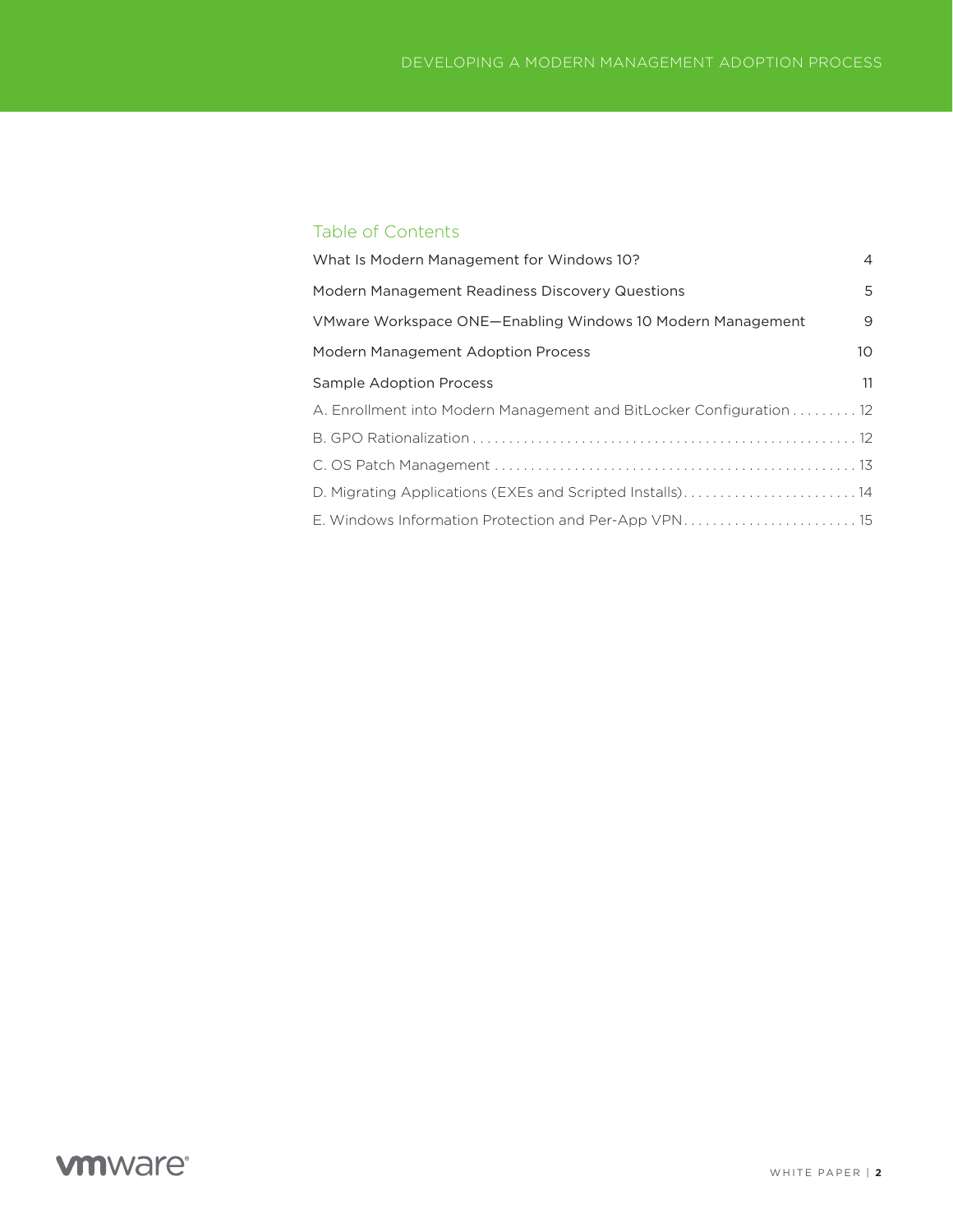Windows 10 is rapidly becoming the operating system (OS) of the future for organizations. Microsoft made a strategic investment in mobilizing the Windows OS. With the approaching end-of-life date for Windows 71, organizations need to accelerate their OS upgrades. Microsoft built the Windows 10 OS to function as a mobile OS, similar to those made by Apple and Google. Windows 10 needs to be manageable from any network to enable a mobile workforce and provide users with secure access to an organization's resources from anywhere.

To make the most of these new capabilities, Microsoft requires customers to move to a new cloud-based management framework for their devices. This approach is called modern management. Modern management introduced numerous features and new technologies into the OS that are available to the administrator. An organization needs to understand what these technologies are, the impact of such technologies on their business, and how to create a modern management adoption plan that fits into their technology adoption processes and minimizes risk in that adoption.

This white paper explains a recommended process for IT architects so they can determine the appropriate aspects of modern management that can be implemented. This paper will help IT architects understand the factors that go into transforming to modern management by asking a set of discovery questions that address issues such as scale, complexity, security, and operations. This will help them to make the right decisions for their organization based on their change readiness, technology maturity, and risk profile.

This white paper includes:

- An introduction to modern management for Windows 10
- Discovery questions to best understand a Windows 10 deployment and integration points
- An explanation of the modern management adoption process
- A sample modern management adoption process based on average change readiness and an organization's risk profile
- A blank adoption process template

<sup>1.</sup> Microsoft. Windows lifecycle fact sheet. November 2018. https://support.microsoft.com/en-us/help/13853/ windows-lifecycle-fact-sheet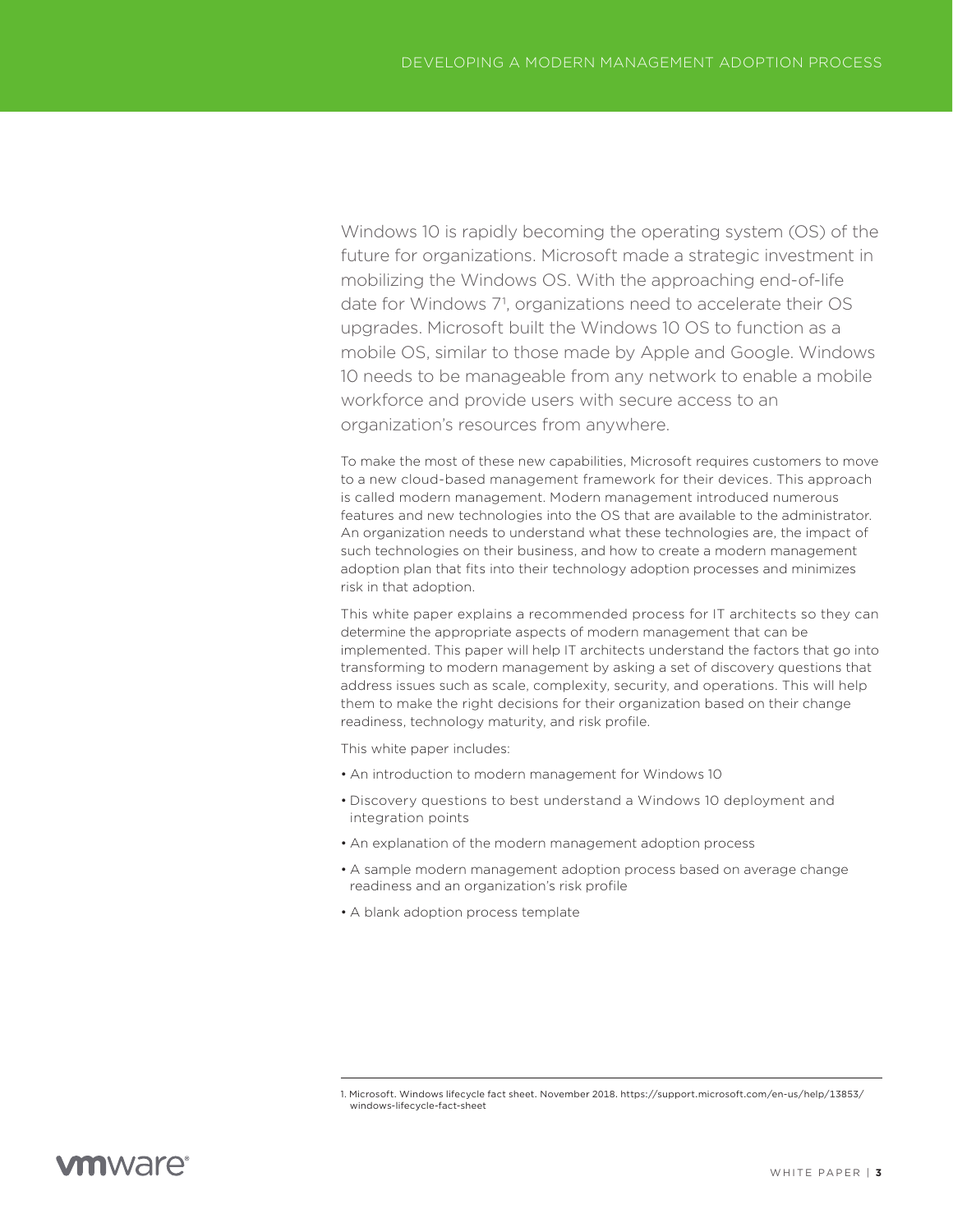### <span id="page-3-0"></span>What Is Modern Management for Windows 10?

Modern management represents the shift in the Windows OS management process to support the delivery of policies, Windows patches, and applications from the cloud. With traditional PC management, devices connect to a corporate network and IT security settings are applied to devices on the network. As users and devices have become mobile, the Windows 10 OS has been augmented to allow cloud-based delivery of security policies, configurations, and apps. Figure 1 shows an overview of the main differences between traditional and modern management across five PC management areas.



Figure 1: Comparison of Traditional and Modern Management

This white paper assumes that the reader understands the following technical aspects of Windows 10 modern management:

- Principles of the mobile device management (MDM) framework for Windows 10
- Windows configuration service providers (CSPs) for setting configuration policies on Windows
- Traditional PC lifecycle management (PCLM), including Group Policy Objects (GPOs), Windows updates, software distribution, and so on
- Traditional PCLM tools, such as System Center Configuration Management (SCCM) or the equivalent
- New features and functionality available in the Windows 10 OS, such as Windows Information Protection (WIP), health attestation, and Windows as a service
- Knowledge of both current and upcoming modern application types for Windows, such as Universal Windows Platform (UWP) and MSIX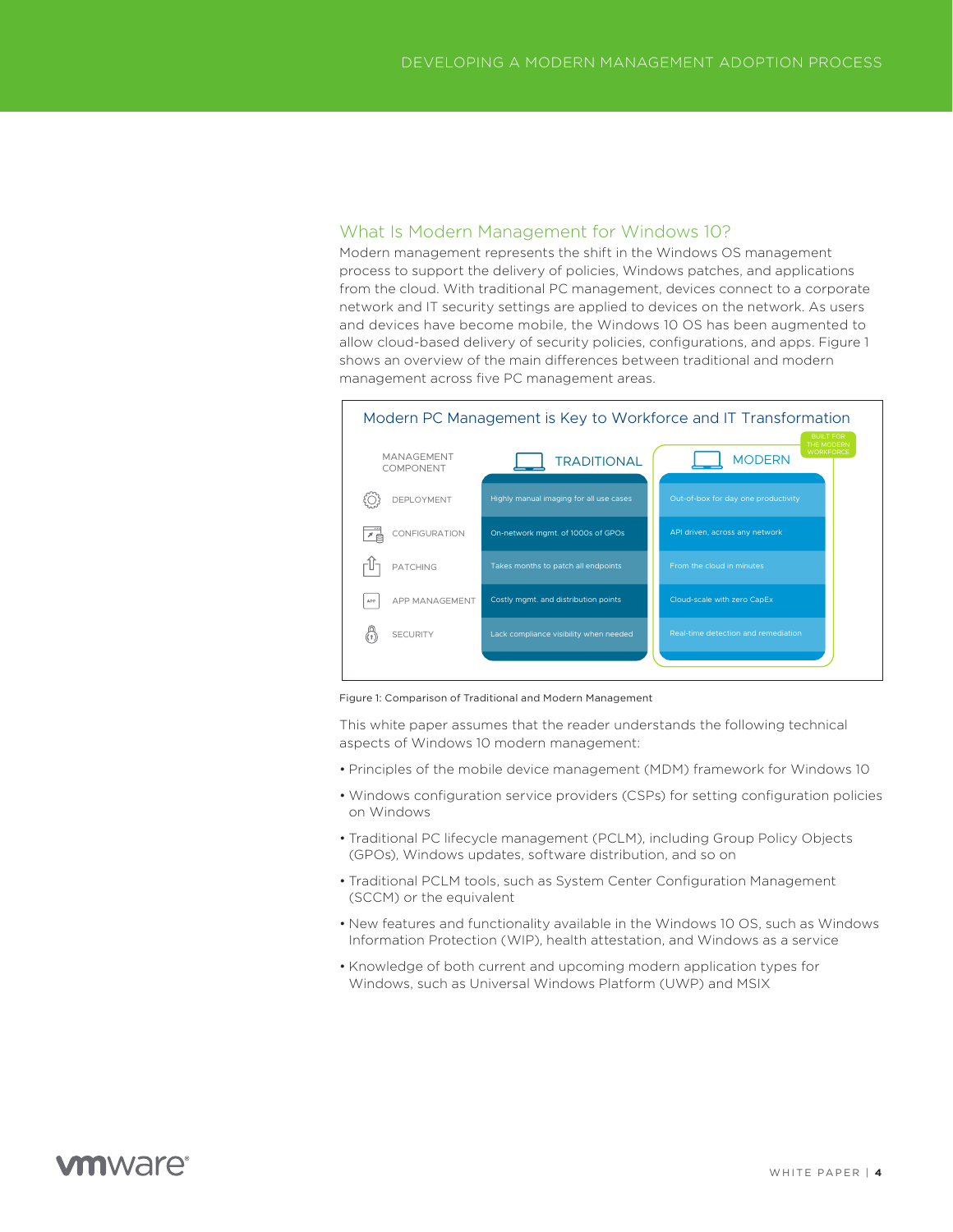#### <span id="page-4-0"></span>Modern Management Readiness Discovery Questions

There are many considerations when planning how to transform to modern management. This section sets out a list of discovery questions.

The most effective method to complete discovery is to facilitate a group discussion with the right audience. Transitioning to modern management takes input from many different stakeholders in the organization, including desktop engineering, application packaging, networking, security, change management, help desk, and support. Modern management transformation requires input and engagement from all these teams to make informed decisions and make the transformation successful.

The first part of discovery is understanding what the current environment looks like:

- Describe the size of your device fleet, device models, and what Windows versions are running.
- How tech-savvy are your users? Do they use self-service, or are they open to self-service to get applications?
- How many applications are in use in your environment? How many are deployed by IT? How many are managed by IT?
- How do you set and manage configuration policies on your Windows devices?
- Do you currently deploy a corporate standard operating environment (SOE) through imaging? How many images do you have for your business units? How many applications are typically preinstalled in the image? How often are images refreshed?
- At a high level, explain your network topology. How many remote sites do you have? How many users are at each site? How is external Internet access made available to your branch offices? What are the download/upload speeds and bandwidth available?
- How dependent are you on existing PCLM tools? Which features of PCLM are being used? How many distribution nodes exist? How frequent are system updates and patches applied?

In addition, there are specific questions you need to answer to determine the right approach for your organization. The following table lists and organizes these questions by seven key components to Windows management.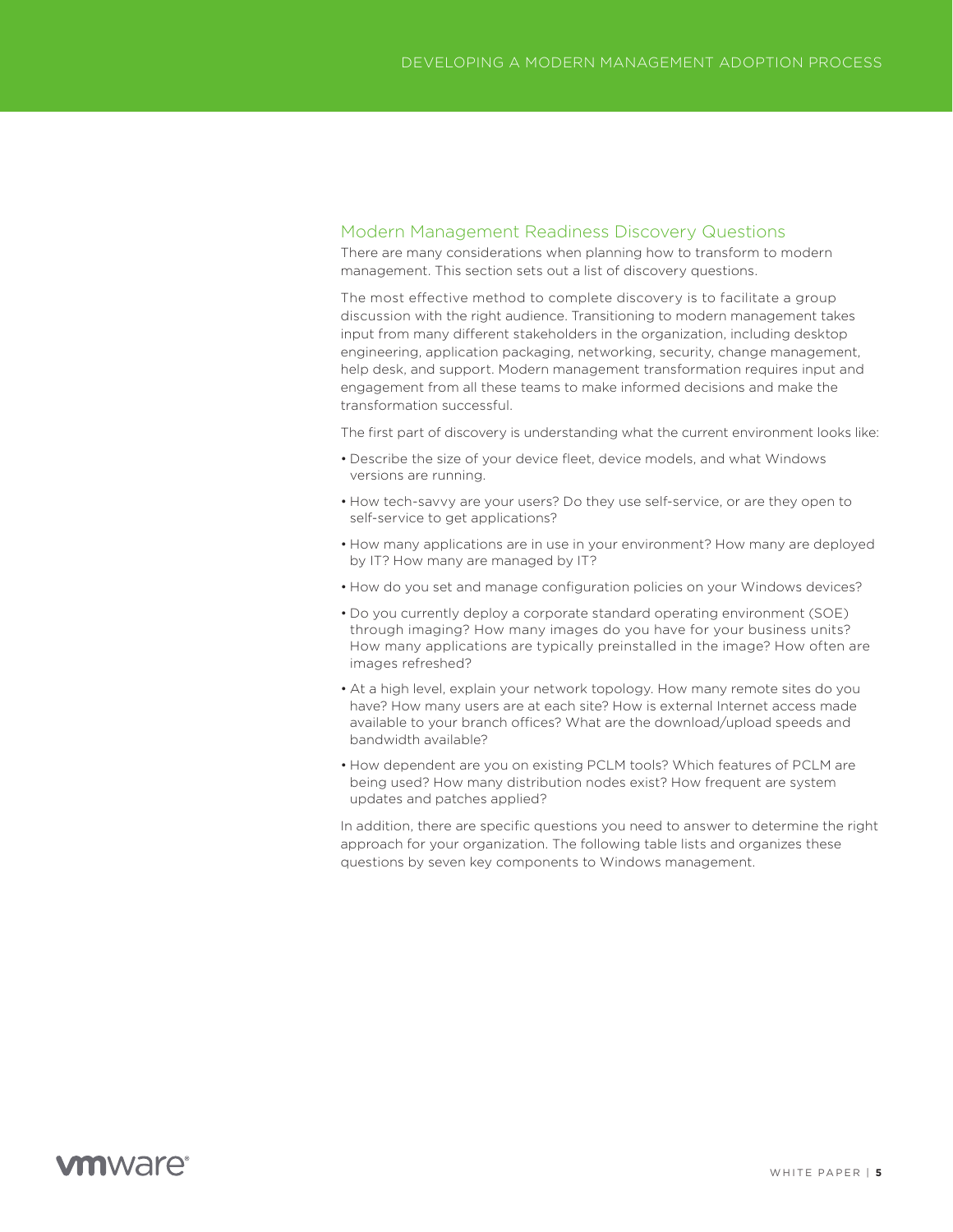| <b>COMPONENT</b>           | <b>KEY QUESTIONS</b>                                                                                                                                                                                                                                                                                                                                                                                                                                                                                                                                                                                                                  |
|----------------------------|---------------------------------------------------------------------------------------------------------------------------------------------------------------------------------------------------------------------------------------------------------------------------------------------------------------------------------------------------------------------------------------------------------------------------------------------------------------------------------------------------------------------------------------------------------------------------------------------------------------------------------------|
| Device and OS<br>Lifecycle | • What is the breakdown of laptops and desktops?<br>• Do you have a standard device model from a hardware OEM? If<br>so, how many?<br>• Do you deploy a standard corporate image to your devices?<br>• How long does your total Windows imaging process take? How<br>long does it take from unboxing to end-user ready?<br>• What is your hardware refresh cycle? Are you getting new<br>hardware as part of this Windows 10 migration project?<br>• Are you using or looking to use Azure Active Directory?<br>• Is a bring-your-own-device/bring-your-own-PC program in<br>place or an upcoming project?                            |
| Configuration<br>Policies  | • Are your machines joined to an on-premises domain?<br>• What percentage of devices do not actively check in to a<br>domain controller within 30 days?<br>• How do you deliver the configuration for Wi-Fi and virtual<br>private network (VPN) access?<br>• How do you configure certificates for your Windows devices?<br>• Are users a local administrator on their computers?<br>• Do you deploy mapped network drives?<br>. Do you allow local file storage or leverage folder redirection?<br>• Do you leverage cloud storage repositories, such as OneDrive?<br>• How do you manage printer drivers and other driver updates? |
| GPOs                       | • How many GPOs are configured for your device fleet?<br>• How many GPOs are specific to the Windows 10 OS?<br>• How often do you change GPOs in your organization?<br>• Who is responsible for implementing GPOs?<br>• Do you apply different GPOs based on user profiles in<br>your organization?<br>• Is there a requirement to set different personalization settings<br>for your users?<br>• What steps have you taken to rationalize your GPOs to prepare<br>for migration?<br>• How do your configured GPOs compare to those that are<br>configurable by MDM?                                                                  |
| Patch Management           | • What product are you using to deploy Windows patches?<br>• How often are your patches released to devices?<br>• Who is responsible for testing patches?<br>• Do you complete application testing before new patches are<br>released to your fleet?<br>• Are you allowing for client devices to get Windows patches<br>from the cloud?<br>• On average, how long is it before 90 percent of your client<br>devices report back that they have the appropriate patches?<br>• Have you investigated/tested the distribution rings available in<br>Windows as a service?                                                                |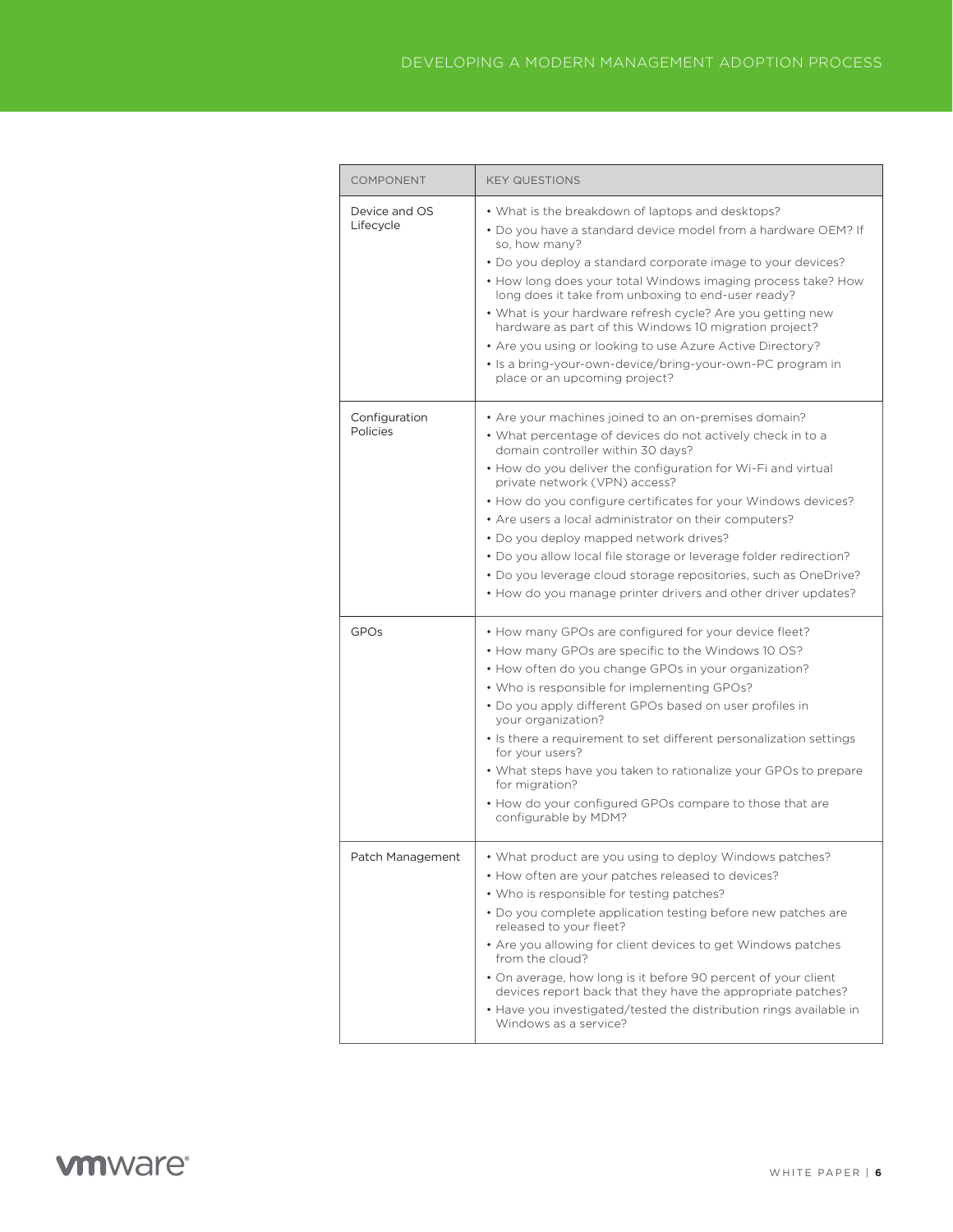| <b>COMPONENT</b>          | <b>KEY QUESTIONS</b>                                                                                                                                                                                                                                                                                                                                                                                                                                                                                                                                                                                                                                                                                                                                                                                                                                                                                                                                                                               |
|---------------------------|----------------------------------------------------------------------------------------------------------------------------------------------------------------------------------------------------------------------------------------------------------------------------------------------------------------------------------------------------------------------------------------------------------------------------------------------------------------------------------------------------------------------------------------------------------------------------------------------------------------------------------------------------------------------------------------------------------------------------------------------------------------------------------------------------------------------------------------------------------------------------------------------------------------------------------------------------------------------------------------------------|
| Application<br>Deployment | • What tool do you use to deploy IT-distributed applications?<br>• What is the breakdown of application types (MSIs, EXEs,<br>scripted installs)?<br>• What percentage of your applications are internally developed<br>versus third-party software?<br>• Do you repackage third-party software using a tool such as<br>Flexera or Microsoft Orca?<br>• How does a user request access to an application?<br>• Are these applications available to users via self-service?<br>• How many of your applications need to be refactored/modified<br>to work on Windows 10?<br>• What is your rollback plan for app updates that don't<br>work successfully?<br>• Do you have an application testing process? Is it integrated into<br>image creation?                                                                                                                                                                                                                                                  |
| <b>Security Policies</b>  | • Is there a Windows endpoint security framework or list of<br>security requirements that are published and enforced by your<br>information security team?<br>• What password requirements do you enforce (minimum<br>password length, password strength, password history)?<br>• What are the most common policies configured on your<br>Windows devices?<br>• How do you manage device-level encryption? Where do you<br>store your recovery keys?<br>• What antivirus software do you apply to your endpoints?<br>• What specific policy definitions are set in the antivirus platform?<br>• What are your Windows Firewall settings for Windows<br>endpoints?<br>• What specific client firewall rules are being set?<br>• What are your policies for unknown devices accessing the<br>organization's data?                                                                                                                                                                                    |
| Reporting                 | • How are you reporting on your Windows device fleet?<br>• What device/event information is being collected in your<br>reporting tool?<br>• How often are devices checking in and statistics being uploaded<br>to this tool?<br>• What percentage of clients check in within a timely<br>manner (daily)?<br>• Are your Windows device events being aggregated into a<br>centralized security information and event management<br>(SIEM) tool?<br>• How long does it typically take to remediate a device once an IT<br>admin gets the reporting data?<br>• Can you trigger automated actions based on the status of<br>the device?<br>• Do you have application reporting specific to usage and<br>licenses consumed?<br>• Does your reporting contribute or integrate to asset<br>management services?<br>• Does your reporting tool create events in other business<br>systems based on device information (e.g., create an IT service<br>desk ticket, emails to managers/administrators, etc.)? |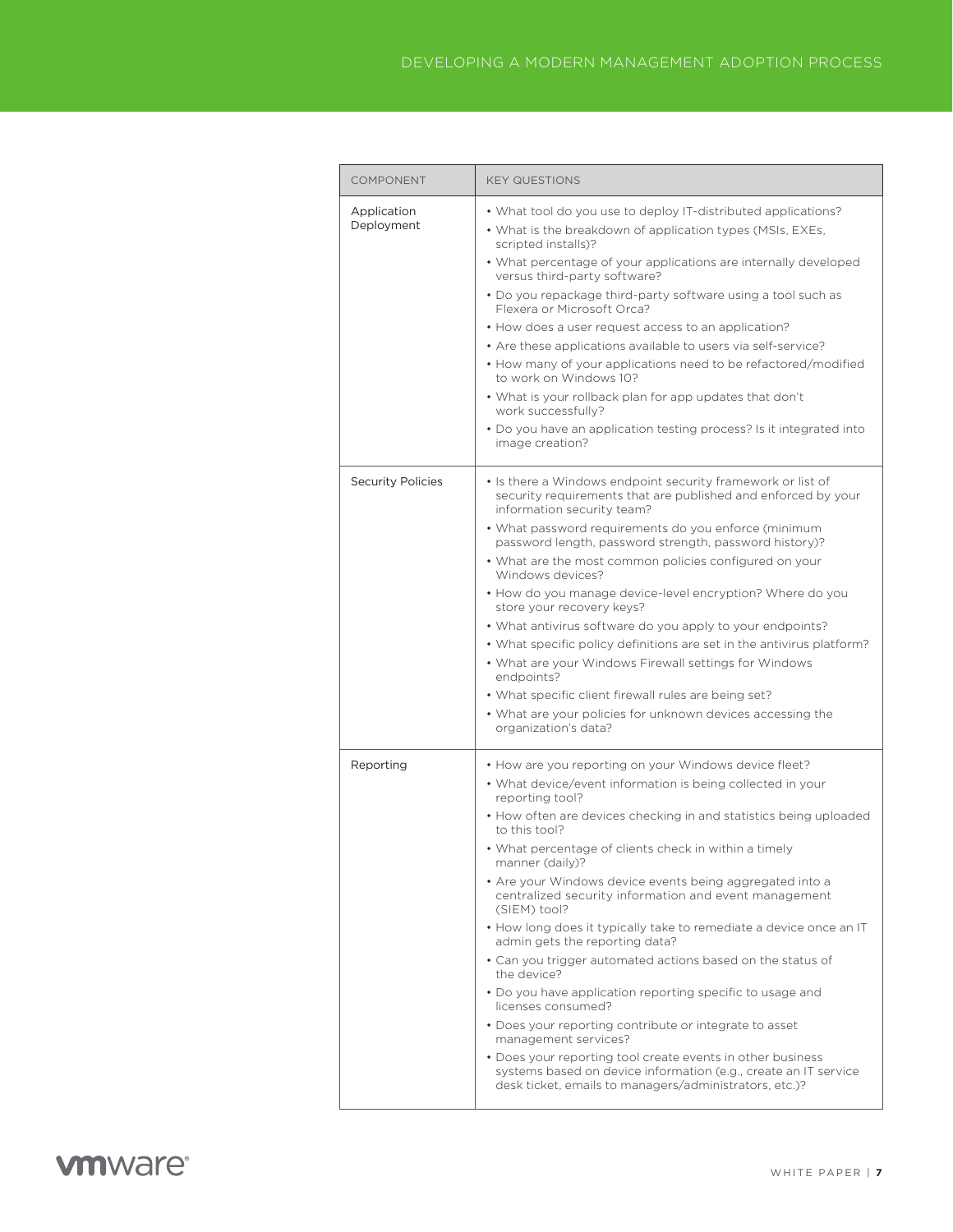Organizations need to be aware that implementing Windows 10 modern management will also augment other processes around their OS management. These changes affect everything from application development and testing cycles, engagement with the business units, service-level agreements (SLAs), change management processes, and how information is communicated to IT and respective business units.

Some of the most important process transformation questions to consider when undertaking this project are:

- What are the steps in your IT change process?
- Who needs to approve changes that go into your Windows OS platform?
- Do changes need business and technical signoff? Are multiple approvers required for high-impact changes?
- What is the standard lead time for changes to occur?
- What is the process around expedited changes for urgent updates to the platform?
- How does IT inform the business about major changes or transformations to understand impacts on business unit–specific technology and people?
- What is the extent of consultation between IT and business units around major changes or transformations?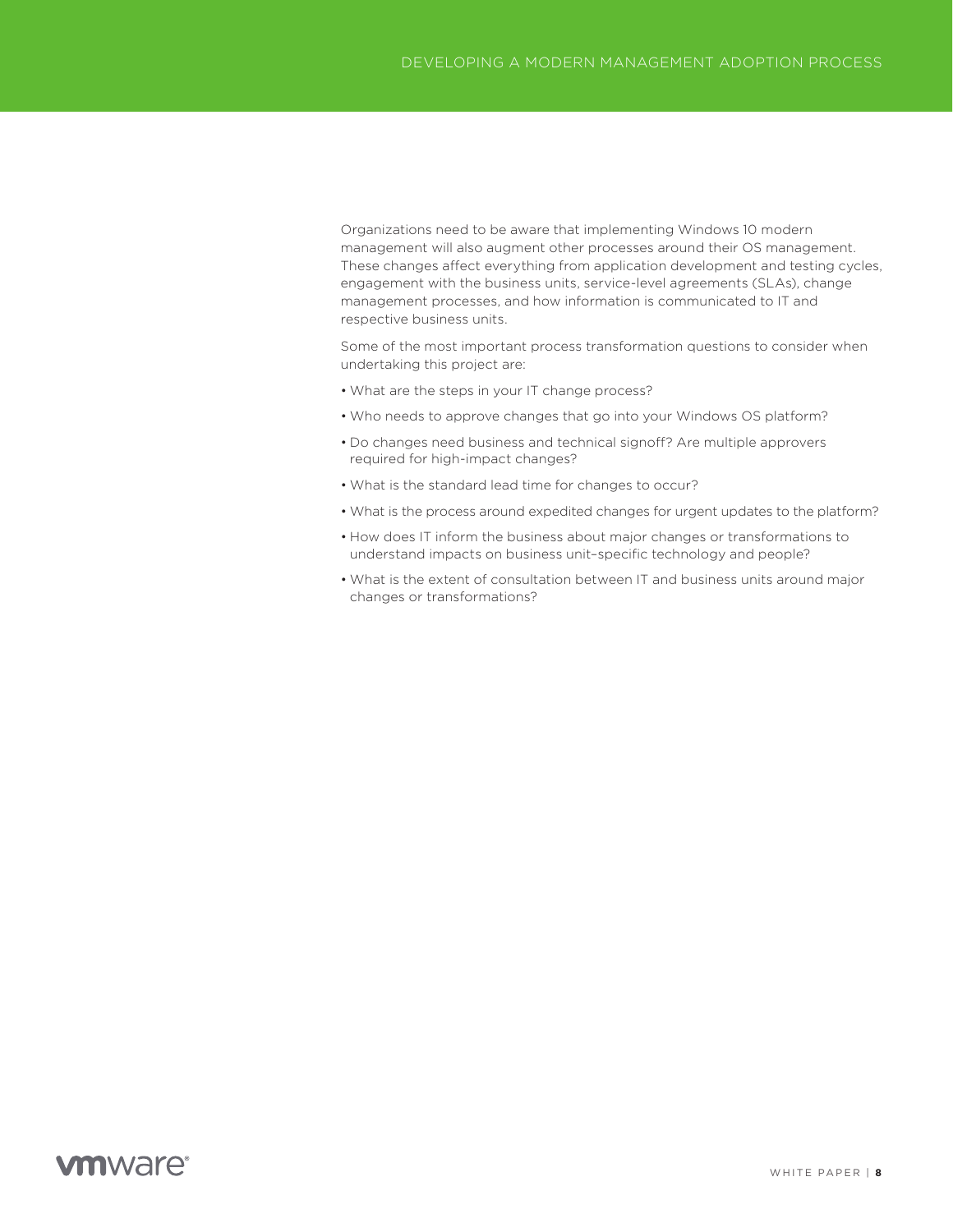### <span id="page-8-0"></span>VMware Workspace ONE—Enabling Windows 10 Modern Management

VMware enables IT to leverage modern management to change how an organization approaches PC lifecycle management. By leveraging new technologies in Windows 10 and strong hardware OEM partnerships, VMware Workspace ONE® enables modern management across five main areas:

- Device onboarding Enable co-management of endpoints with existing PCLM tools, such as SCCM, and integrations into the Windows 10 Out of Box Experience (OOBE) and Windows Autopilot.
- Configuration management Apply MDM-based CSP policies to Windows endpoints and apply specific GPOs from the management console.
- OS patch management Leverage the Windows as a service framework to create and update distribution rings for Windows patches, set deferment periods, and define which updates should be automatically approved by the administrator. Distribution rings can be configured based on the requirements of the organization.
- Software distribution Deliver applications from different sources to users via the Workspace ONE catalog. Administrators can deliver EXE and MSI applications from the Workspace ONE UEM console and integrate directly into the Microsoft Store for Business to deliver public apps.
- Client health and security Enable IT to enforce BitLocker encryption and set security policies on the endpoint. Administrators will also have access to setting policies related to WIP, Windows Hello, and other OS security features.



Figure 2: VMware Workspace ONE for Modern Management

### mware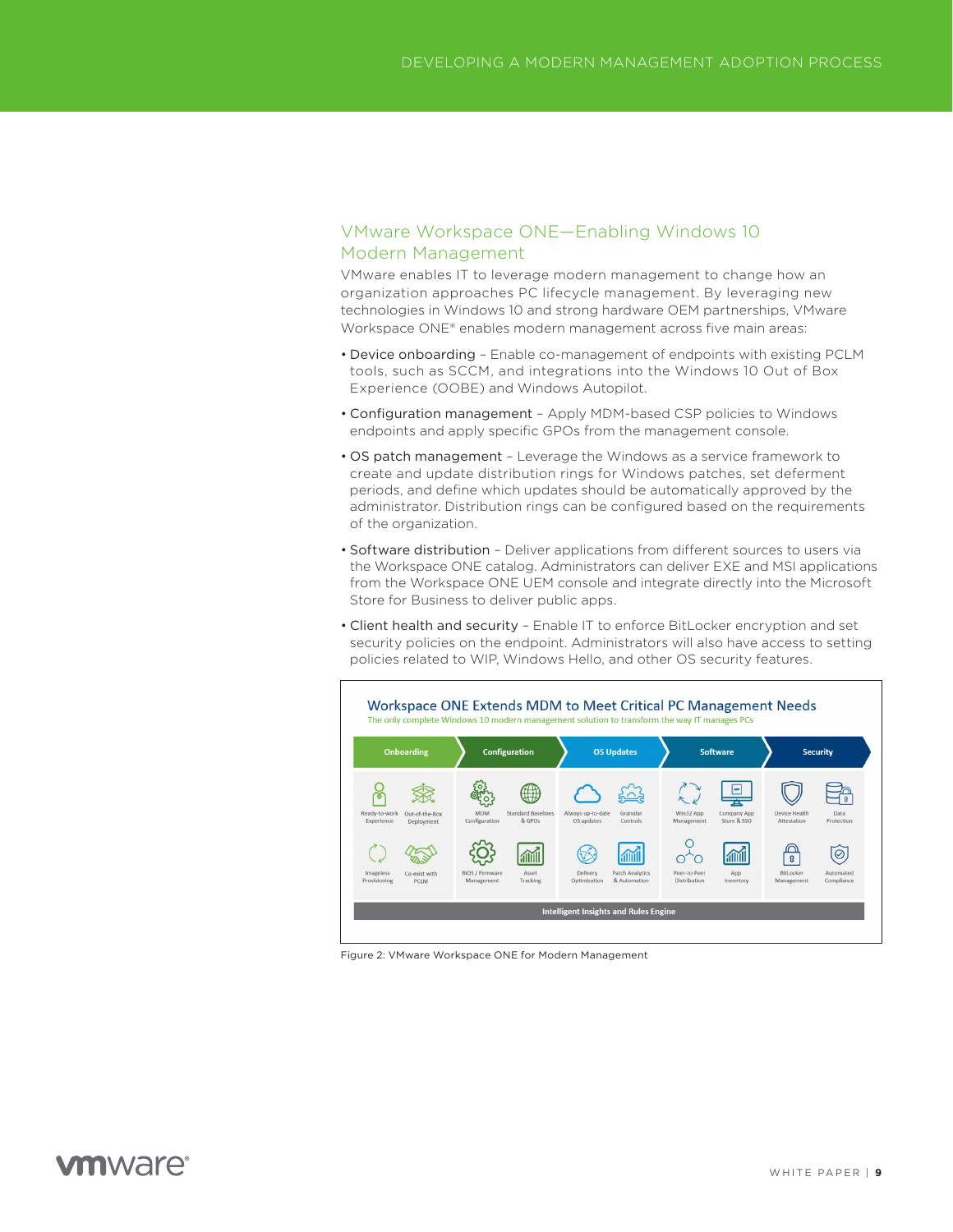#### <span id="page-9-0"></span>Modern Management Adoption Process

The modern management adoption process provides a framework for organizations to adopt Windows transformation. This process aims to help organizations determine what modern management components can be deployed within a representative timeframe. The discovery questions in the previous section provide an indicative guideline of the complexity of core Windows components and identify which services have minimal work effort to transition.

There are five stages in the modern management adoption process. Figure 3 presents and further explains the process framework.



Figure 3: Modern Management Adoption Process

The key features of the adoption process are:

- Staged approach The overall project plan for implementing modern management is broken into stages. Stage 0 occurs before the implementation starts, and Stage 4 is the final stage.
- Transformation timeframe An organization can vary the number of stages if they choose. Typically, that's based on the speed at which they adopt technology and the overall risk profile of the organization. It is to be expected that industries such as banking and insurance minimize the risk of change and would be prime candidates for additional stages.
- Concurrent workstreams Each stage is broken into two concurrent tasks: implementation and plan/prototype/test. The expectation is that items that fall into a stage happen concurrently. One dedicated team rolls out a tested capability, and another team tests modern management capabilities that will be rolled out in the future.
- Systematic deployment Capabilities tested in a previous stage are candidates for rollout in the next stage. For example, an item tested in Stage 1 should be implemented in Stage 2. There are always exceptions, and certain functionality may need multiple stages to test before rolling out. Some of those functions have certain dependencies that also need to be changed before a successful rollout.
- Prerequisites Some functionality adoption could have prerequisite components that need to be done prior to adoption and completed before testing.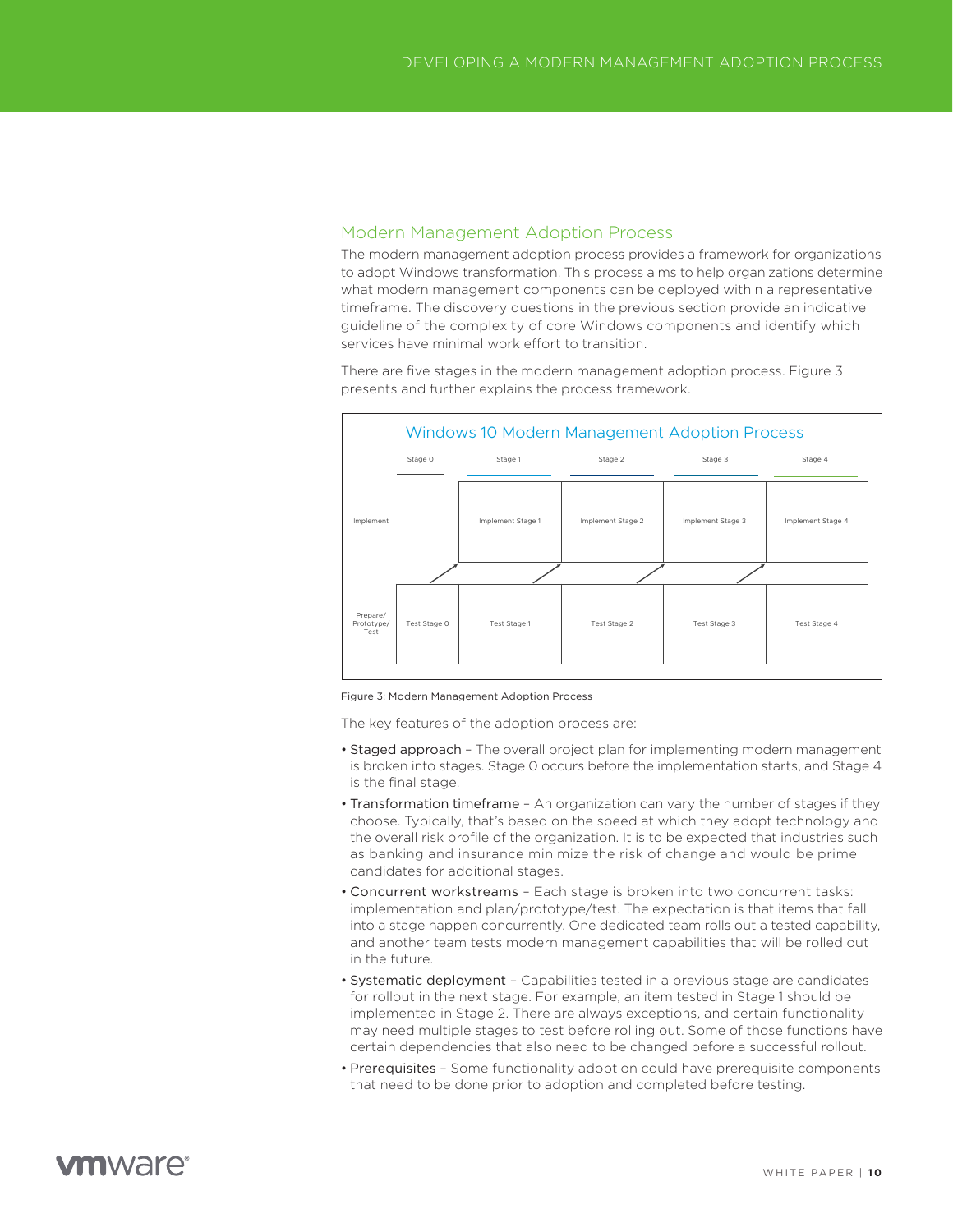<span id="page-10-0"></span>Each organization will prioritize the functionality in modern management differently. They will ultimately decide to implement different capabilities at different times based on factors, such as:

- Size of deployment
- End-user impact of the change
- Use cases
- Business value
- Potential business impact
- Impact on other technologies implemented
- Whether new products need to be acquired
- Impact on IT staff and workload

#### Sample Adoption Process

Figure 4 illustrates a sample adoption process for an organization looking to realize modern management benefits. This organization has an existing device fleet and invested heavily in PCLM-based configurations, such as GPOs and Windows Server Update Services (WSUS). They are undertaking a transition from traditional PCLM to modern management for these devices.



Figure 4: Sample Modern Management Adoption Process

Developing an adoption process involves a number of decisions and trade-offs between functionality, risk profile, and application adoption maturity. The following five examples explore decisions made and the rationale when building this sample adoption process.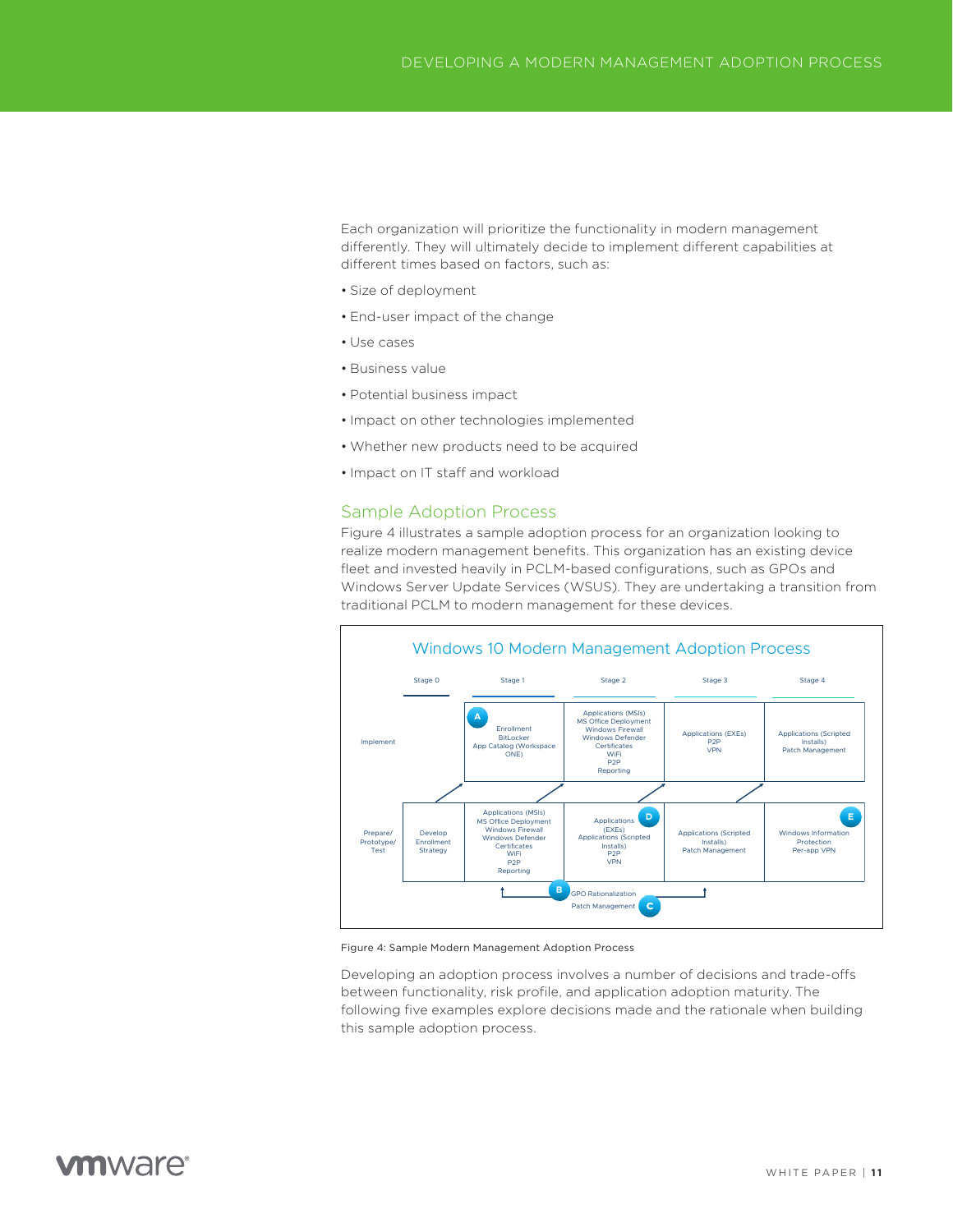#### <span id="page-11-0"></span>A. Enrollment into Modern Management and BitLocker Configuration

Defining and testing an enrollment strategy in Stage 0 is critical to an organization's modern management journey. Enrollment enables other settings and functionality to be implemented during later stages of the adoption process. The goal of the enrollment strategy is to achieve co-management of Windows endpoints using a traditional PCLM tool and modern management.

Once the device has been enrolled into the modern management tool, IT decides what configurations need to be migrated. Common configurations such as device encryption are easy to implement and have no impact to existing devices encrypted with BitLocker. This can be enabled across the device fleet and allow IT flexibility to manage those policies in the modern management platform.

In addition, deploying apps such as Workspace ONE provide a platform for future delivery of corporate applications via self-serviced users.

#### B. GPO Rationalization

GPOs can be the most difficult component to transition to modern management. Most GPO policies are remnants of older OS versions, applications that have been decommissioned, and other past IT projects. GPOs represent a history of policies that have been configured into a Windows SOE and often are very time consuming in the migration process.

There are four steps to move GPOs to a modern framework for Windows 10:



Figure 5: GPO Migration Strategy

1. Rationalize existing GPOs – Conduct a thorough assessment of the GPOs applied in an organization and determine if they are relevant/necessary. This involves engaging business owners to determine which specific GPOs have been set, whether they work on the Windows 10 platform, and whether those applications are still relevant to the organization. It is important to consolidate the list of necessary GPOs that need to be applied through modern management. Organizations can also use the security baselines technology provided in Workspace ONE if they want to create new security policies in modern management. Security baselines provide an organization with a set of bestpractice configuration settings on Windows 10 that they can compare their consolidated GPO list against. In some cases, the security baseline may provide adequate coverage for most of a company's GPO settings.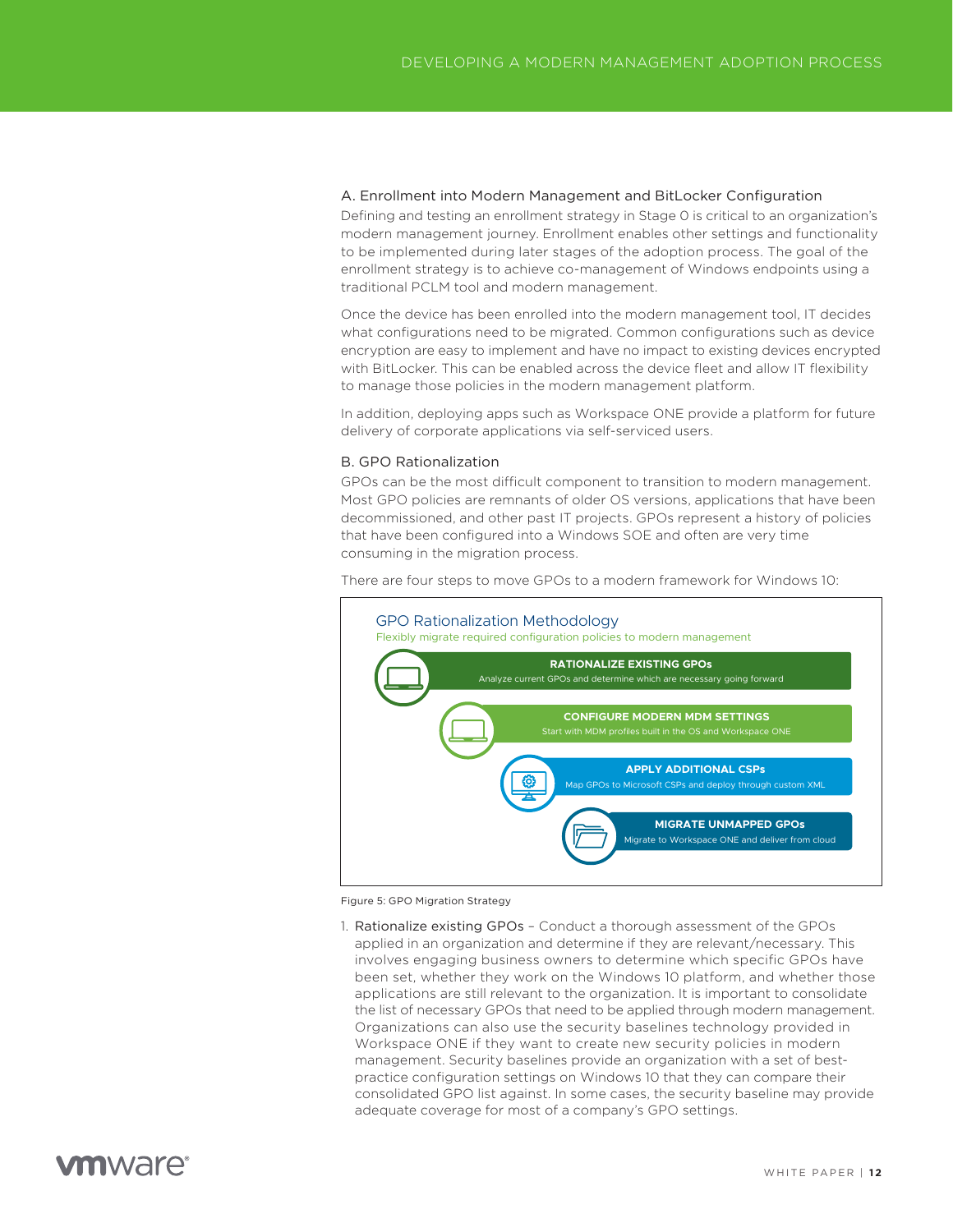- <span id="page-12-0"></span>2. Configure modern MDM settings – Using tools such as the MDM Migration Analysis Tool (MMAT) available from Microsoft, an organization can determine which GPOs map directly to configurable options in the MDM console. An administrator can use the console-enabled settings to easily identify which settings are applied on their device fleet.
- 3. Apply Microsoft CSPs via custom XML MMAT will also identify which GPOs map to Microsoft CSP settings in the modern device management framework. Organizations can use VMware Policy Builder to generate the SyncML settings for the necessary CSPs that the GPO applies to.
- 4.Migrate unmapped GPOs Certain GPOs will not map to CSPs but are still necessary to an organization. In these cases, alternative methods may need to be employed, such as GPO baselines or custom PowerShell scripts to apply specific registry settings. This should be employed as the last option to allow an administrator to use CSPs as the best practice for policy configuration.

The complexity of migrating GPOs to the modern framework is why GPO rationalization is shown as a multistage component in Figure 4. Organizations need to consolidate their current GPO settings and make decisions on the best approach to configure these in modern management.

#### C. OS Patch Management

The patch management process in Windows 10 is another significant shift for organizations to make. Microsoft introduced Windows as a service as the mechanism to simplify the servicing of Windows computers and reduce the resources needed to deploy and maintain Windows over time. Microsoft moved to a six-month cadence for major Windows releases (called feature updates) and a roughly monthly cadence for security and reliability fixes (called quality updates).

There are four considerations when implementing Windows as a service for modern patch management:

- 1. Servicing channels Windows as a service introduced servicing channels to streamline the build and testing of Windows updates. IT administrators are responsible for deciding which servicing channel is suitable for their endpoint devices. As best practice, the majority of general-purpose PCs use the Semi-Annual Channel. Specialized devices that serve a critical function (such as ATMs, point-of-sale devices, and manufacturing control PCs) may use the Long-Term Servicing Channel. Many companies build deployment rings via modern management policies to set their user acceptance testing (UAT) devices in the Semi-Annual (Targeted) Channel or earlier.
- 2. Deferment period Microsoft introduced configurable deferment periods for specific update types as part of the Semi-Annual Channel. Feature updates can be deferred for up to 365 days (for Windows 10 version 1703 and higher), and quality updates can be deferred for 35 days. Organizations need to set how long they want to defer updates from machines to give them time to test and deploy with minimal risk.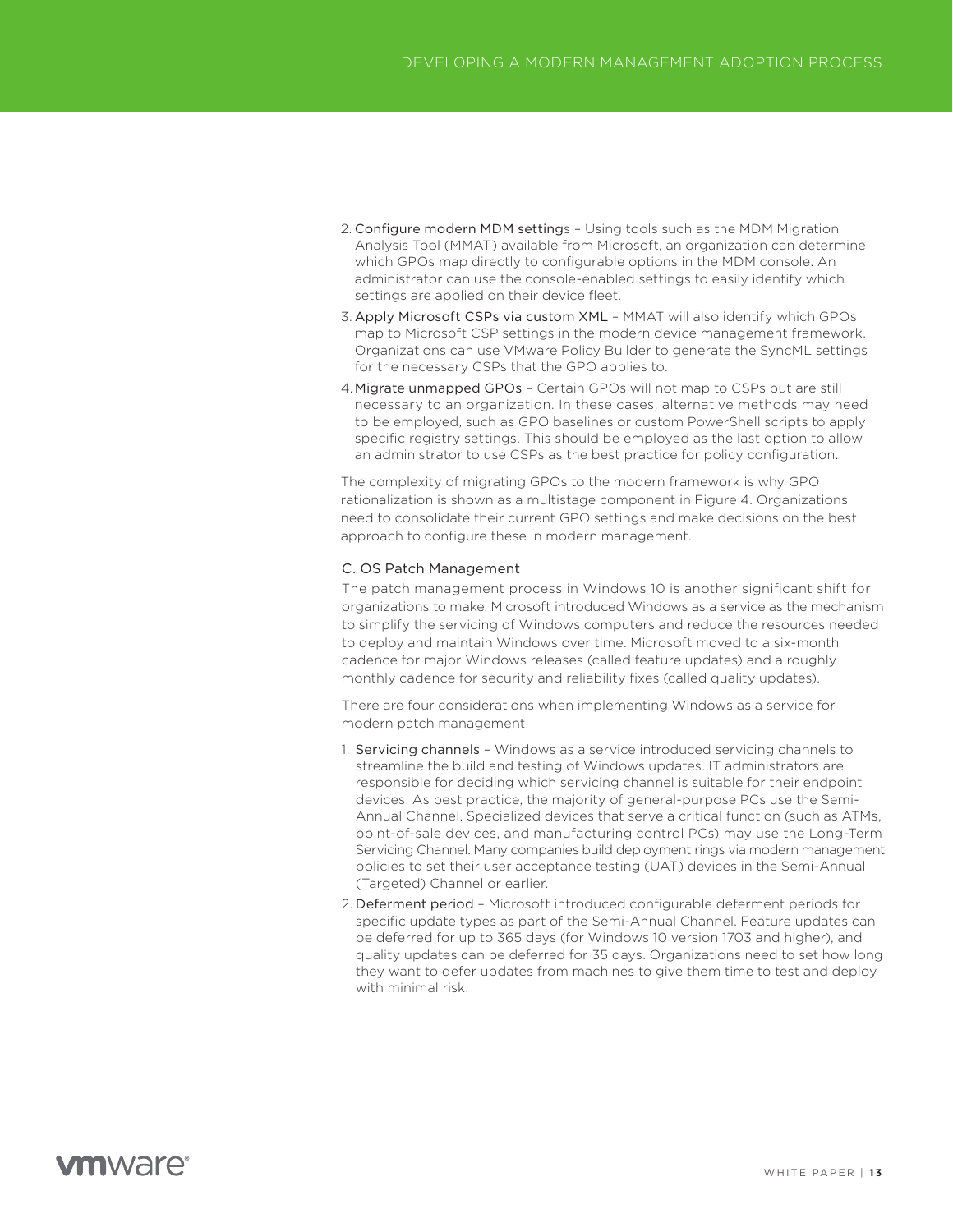- <span id="page-13-0"></span>3. Application dependencies – Because many organizations develop their own applications for in-house use, changes to the Windows OS may have a direct impact on their application performance. Feature updates and major OS version changes now happen frequently and incrementally, when compared to large OS migrations that may have happened in the past (such as Windows XP to Windows 7, and Windows 7 to Windows 10). This now requires organizations to carefully analyze their application performance more regularly to coincide with the rollout of Windows feature updates. This will likely increase investments in automated testing and DevOps to reduce the burden on IT.
- 4.Impact on network performance Delivering Windows updates from the cloud will impact network performance for remote offices. Traditional remote office architectures, such as hub-and-spoke, centralize performance and internet connectivity. This network architecture may be less advantageous for cloud delivery, and the overall impact on network performance should be measured before enabling Windows as a service. Organizations may need to invest in upgrading network connectivity at sites and test new delivery optimization models to coincide with Windows updates being delivered from the cloud.

Traditionally, companies have used services, such as WSUS, to triage available patches and deploy to corporate endpoints. Windows as a service removes the option to decline a Windows update. This requires an organization to test their applications before releasing every feature and quality update. Instead of completing these application tests for every major OS change, organizations need to match the feature and quality update cycle, which means testing as often as every 35 days.

As well as being prepared for the technical impact of cloud-based patch management, organizations need to be more agile in their change management and active in their engagement with business units. A clear UAT process for new versions of business applications for the Windows OS must be documented and allow for signoff by IT, business units, and leadership.

This process transformation is why patch management is shown as a multistage component in Figure 4. Organizations need to get comfortable with the new technology in Windows as a service and analyze the impact that the new mechanism has on their existing Windows application and OS testing procedures.

#### D. Migrating Applications (EXEs and Scripted Installs)

Applications such as EXEs and scripted installs are complicated to move to modern management because they may have legacy dependencies that introduce complexity when delivering the app. A consolidated application portfolio is critical to planning the app migration strategy.

MSI applications are significantly easier to deploy using modern management because the MSI includes the necessary installation command line, exit codes, and install completion parameters. It is recommended to begin the application deployment in modern management for MSI apps, and why it is shown as an earlier component in Figure 4, as compared to EXEs and scripted installs.

It is recommended to allow a longer timeframe to migrate EXEs and particularly scripted installs, so that an organization can consider these three factors: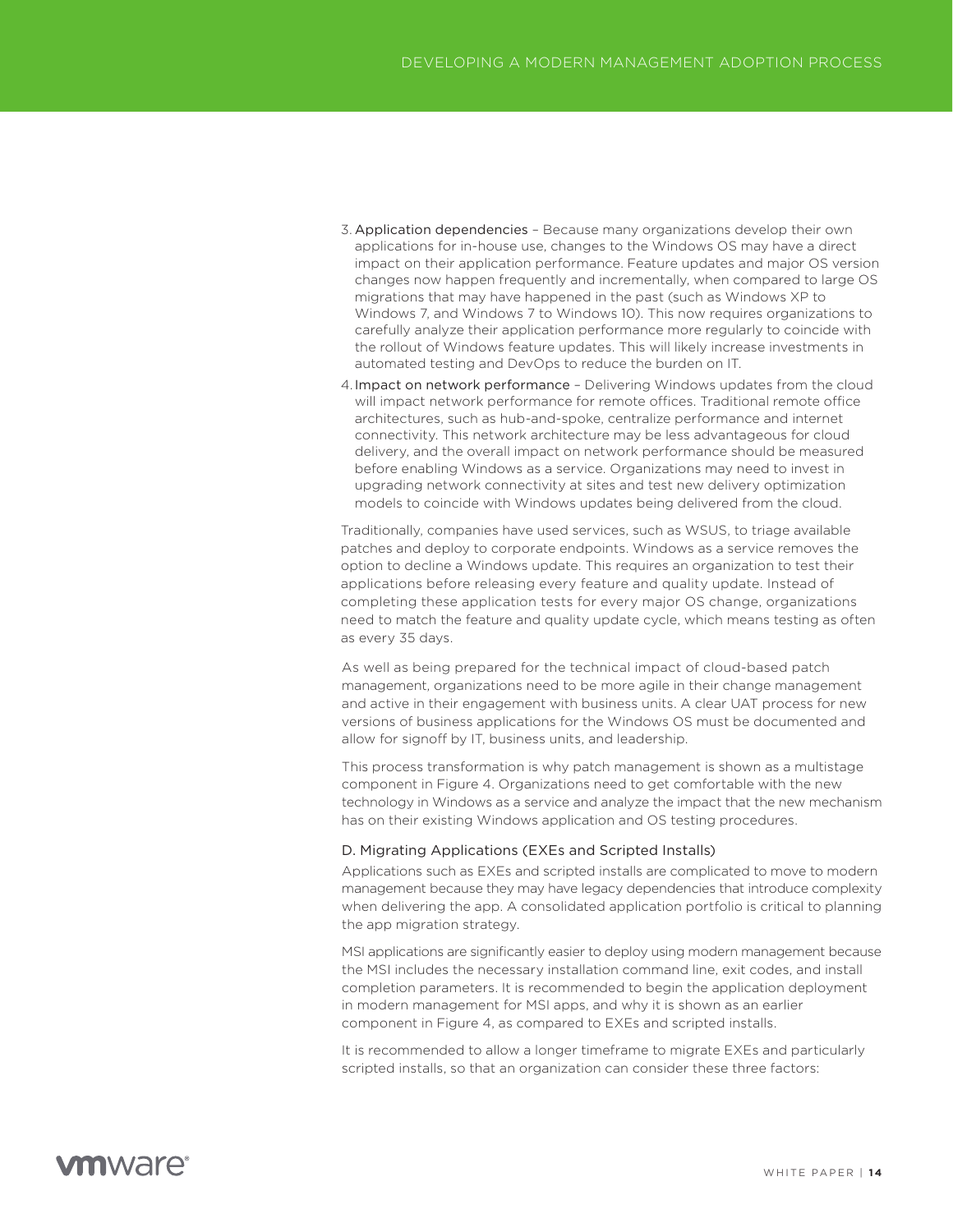#### <span id="page-14-0"></span>LEARN MORE

VMware Workspace ONE lowers the cost of managing an organization's Windows deployments, secures endpoints and data on any network across any application, and delivers peak user experience across any device.

Contact your VMware Account Team to learn more about the transition to modern management.

#### AUTHORS AND CONTRIBUTORS

Adarsh Kesari, Staff Solutions Architect in VMware End-User Computing, authored this white paper. Adarsh's primary function is to provide transformational guidance to help organizations adopt Windows 10 modern management.

Contributors to this document include:

- Mike Nelson, Senior Solutions Architect, Windows Product Engineering, VMware
- Bryan Garmon, Senior Solution Engineer, AMER End-User Computing Systems Engineering, VMware
- Sean Hanrahan, Senior Solution Engineer, AMER End-User Computing Systems Engineering, VMware
- James Murray, Staff Solution Engineer, AMER End-User Computing Systems Engineering, VMware
- Justin Craig, Senior Solution Engineer, AMER End-User Computing Systems Engineering, VMware
- Mark Margevicius, Director of End-User Computing Strategy and Chief Customer Advocate, VMware
- 1. Application complexity EXE and scripted-install apps are often very complicated, having many dependencies or referencing other applications or files on the endpoint. Many internal apps lack documentation as to how the app functions. An organization needs to fully understand how an EXE or scripted-install app works before trying to migrate it to modern management.
- 2. Network performance App delivery from the cloud introduces complications to traditional network architectures, such as hub-and-spoke. IT needs to assess the impact of cloud-based delivery of apps on their network performance. Remote or non-domain-joined users are often the easiest use case for delivering apps from the cloud. These users are not often connected to the corporate network and often work with a direct connection to the Internet.
- 3. Application sustainability The MSI platform is simpler to migrate to modern management and easier for app developers to make necessary incremental changes. The work effort required to move EXEs and scripted installs to MSIs should be assessed by organizations. This assessment will provide time and cost estimates to make an informed application migration decision.

Microsoft also introduced the MSIX platform, where organizations can package their apps and deliver from the Microsoft Store. This platform will continue to evolve with future Windows versions and may become the preferred migration path for EXEs and scripted installs.

#### E. Windows Information Protection and Per-App VPN

Newer technologies in Windows 10, such as WIP and per-app VPN, have been left to the final stages of testing in the example in Figure 4. WIP allows IT to delineate between the organization's applications and personal applications on a Windows device. Specifying an application as WIP-enabled forces it to be marked as managed, and data associated to the app is encrypted. There are some use cases where WIP may be implemented, such as a fully corporate endpoint. Organizations can develop strong use cases to implement this evolving technology once they understand the end-user behavior and apps that need to be targeted.

Per-app VPN is another new development for the Windows 10 OS that will continue to mature. Many organizations already implement a device VPN for Windows, especially for remote employees. Per-app VPN allows IT to designate what app traffic is routed through the company's data center. Changes to the VPN platform may impact end users. To avoid this risk, it is recommended that organizations understand user workflows for Windows applications before building a per-app VPN strategy.

Both WIP and per-app VPN on Windows 10 will continue to mature and present more use cases for customers. These use cases may accelerate the prototyping and testing of these functions, which may become tasks completed at earlier stages of the adoption process.